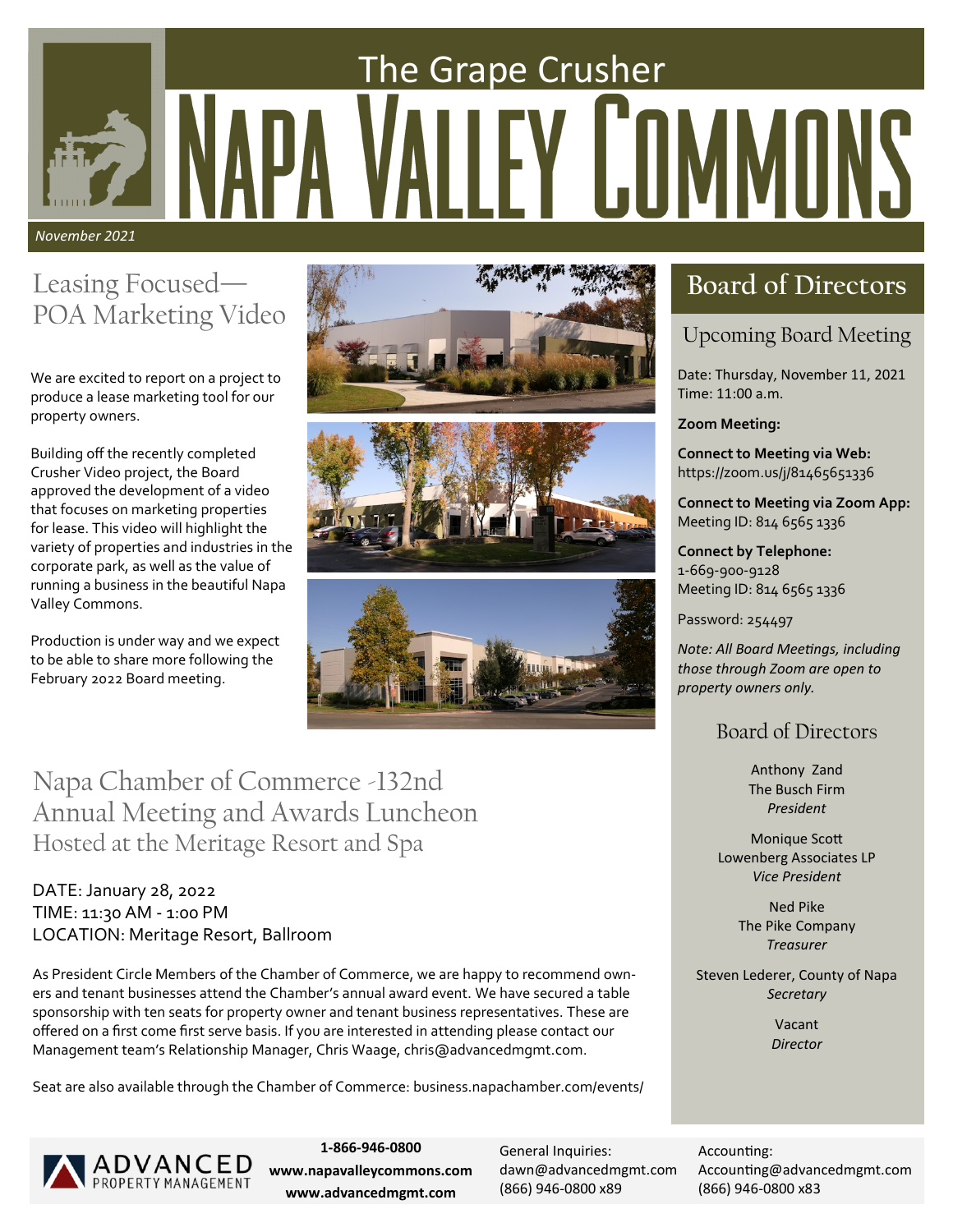### Seasonal Events

As we enter late fall and winter, the Meritage and Vista Collina have many exciting events scheduled, so many we can't list them here. Everything from Thanksgiving Brunch, The Annual Tree lighting, Carolers, Retreats, their New Year's Eve Celebration, and much more for you and the family.

Check out their full calendar at https://www.meritagecollection.com/vista-collina/special-events/

## Pedestrian Improvements - Sidewalks

Along with the recent crosswalk installations in the business park, the Board of Directors are continuing to review additional pedestrian improvements. Project planning is currently underway for the installation of additional sidewalks within the business park.

These pedestrian improvements are a priority of the Association, and no doubt all will continue to enjoy these enhancements as they continue to progress.

### Feature Your Business

We love to share and highlight the unique and hardworking businesses that are in our community. If you're interested in having a feature article on your business included in The Grape Crusher newsletter please contact Chris Waage, chris@advancedmgmt.com to set up a time to share your story.

# Stay Informed and Connect to Other Napa Valley Commons Business

We want to stay connected with you and keep our members and tenant business engaged with the Napa Valley Commons. This Newsletter reaches owners and a select number of contacts at the businesses in the Commons, but it does not always reach many of the employees and individuals that spend their days in the Commons. Please help us reach more of the people that are part of the Napa Valley Commons community by:

- Sharing this Newsletter with employees and coworkers
- Provide the names and email contacts of individuals that can share out important information with employees (Human Resources, Division Heads, Key Managers)
- Offer discounts through this newsletter on products and services to the Commons' businesses and the local workforce

If you are able to help with any of these efforts please email Chris Waage, our Relationship Manager at chris@advancedmgmt.com





**1-866-946-0800 www.napavalleycommons.com www.advancedmgmt.com**

General Inquiries: [dawn@advancedmgmt.com](mailto:dawn@advancedmgmt.com) (866) 946-0800 x89

Accounting: Accounting@advancedmgmt.com (866) 946-0800 x83